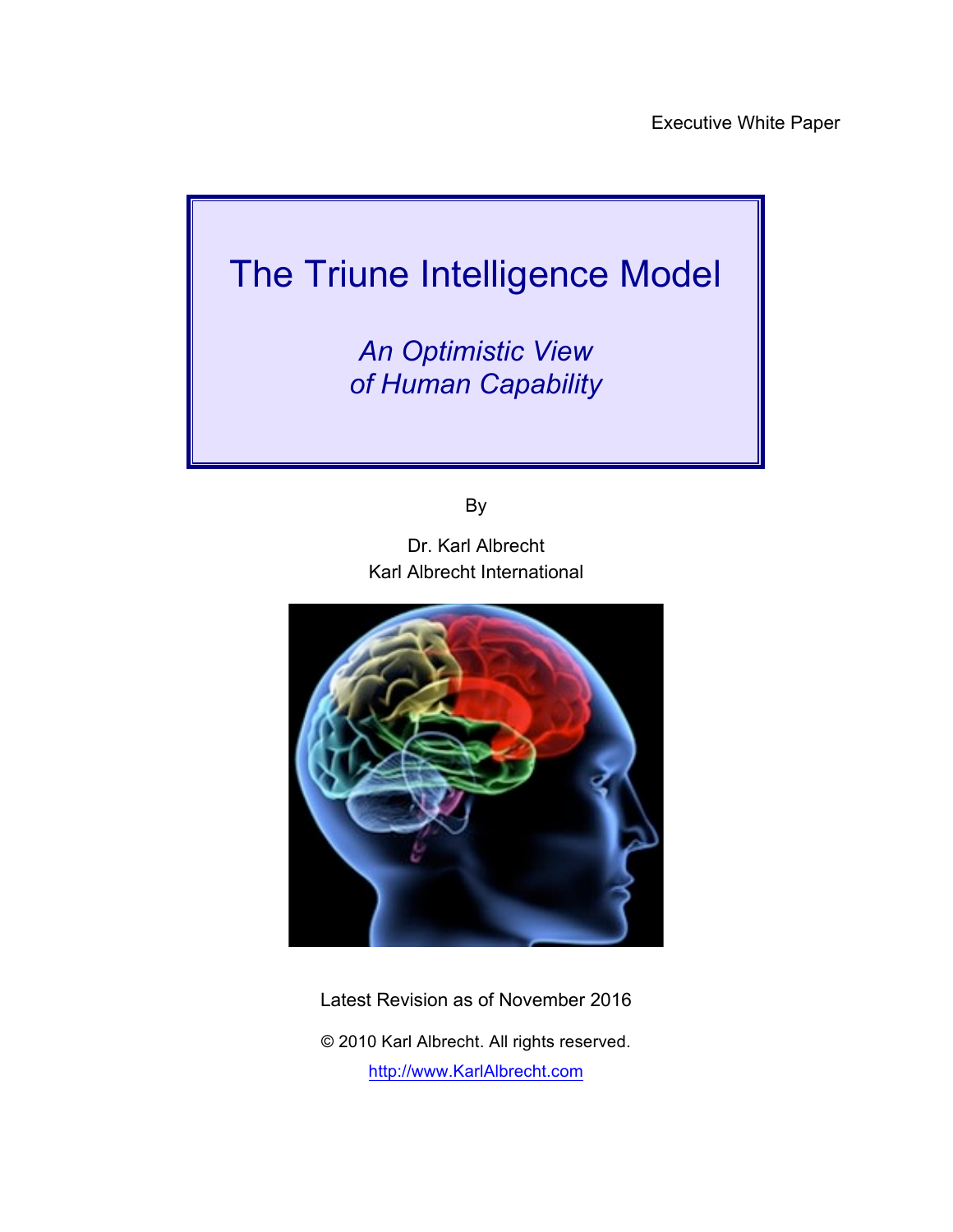

## The Triune Intelligence Model *An Optimistic View of Human Capability*

© 2008 By Dr. Karl Albrecht

*"Who can say which is more important in the long run: landing on the moon, or understanding the human mind?"*

*Tenzin Gyatso (14th Dalai Lama)*

The concept of *multiple intelligences* – the idea that we human beings are equipped with a whole range of mental competencies, not just the "IQ" kind – is now widely accepted in business as well as in education.

The radical rethinking associated with the "MI" concept is the proposition that "intelligences" are learned and learnable capabilities, not hard-wired characteristics that never change. Pioneered largely by Harvard professor Howard Gardner and advanced by other scholars, the MI concept opens up a vast realm of research, speculation, and application for these ideas. With this new perspective, theory may have caught up with common sense.

While Gardner and others use rather scientific sounding labels for the various categories of intelligence – *verbal-logical*, *mathematical-symbolic*, *spatial*, *kinesthetic*, *interpersonal*, *intrapersonal* and *musical* – we probably do little harm by re-coding them into street language and simplifying them conceptually. With appropriate respect for Professor Gardner and his theory, I've found it helpful to arrange these "multiple smarts" into six primary categories:

- 1. Abstract Intelligence: symbolic reasoning, mathematics, and formal logic.
- 2. Social Intelligence: understanding social contexts and dealing with people.
- 3. Practical Intelligence: common sense.
- 4. Emotional Intelligence: awareness and management of one's inner experience.
- 5. Aesthetic Intelligence: the sense of form, design, music, art and literature.
- 6. Kinesthetic Intelligence: whole-body skills like sports, dance, music, or flying a jet fighter.

Others might argue for a somewhat different set of subdivisions, but these six categories work fairly well, and they have the modest extra advantage of spelling out a memorable acronym: ASPEAK.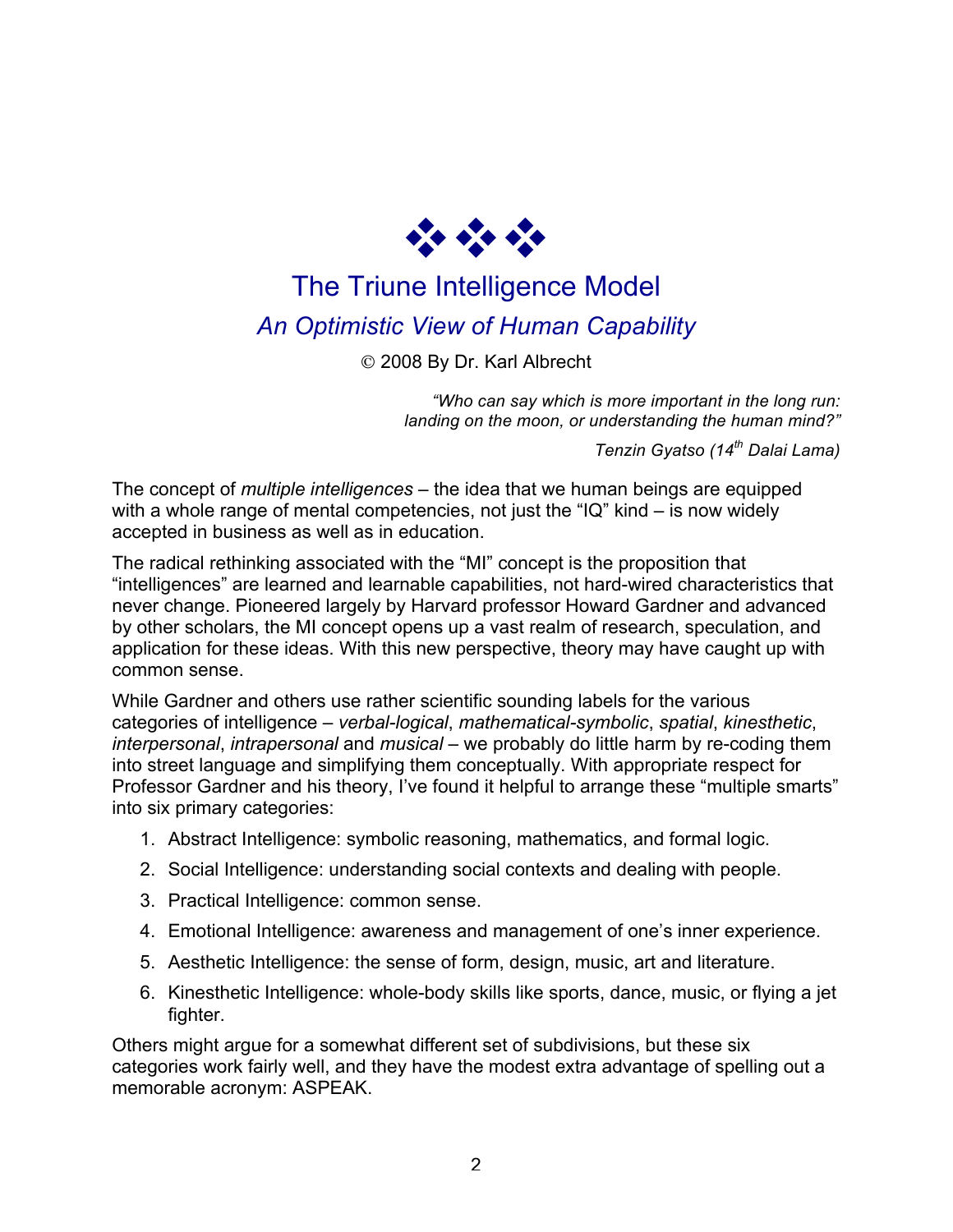Presumably the "Renaissance human," the success model most of us admire, would have a strong and well-integrated combination of all six of these key intelligences.

## The "Big Three" Focus

But this potentially powerful concept will remain just an abstruse theory unless we learn how to apply it in every day life, work, and relationships. In the business world, for better or worse, the full range of six primary intelligences is probably too wide a selection for executives, managers, coaches, consultants, trainers, and employees to embrace. Trying to promote interest in all of them is probably too ambitious at this stage, and likely to confuse the prospective learners rather than enlighten and inspire them.

Clearly, some of the six key intelligences tend to fit more comfortably with the customs and cultures of business organizations, and others much less so. Aesthetic intelligence, for example, while appealing and valuable to many people, seems to offer less "return on investment" value to business leaders than, say, practical intelligence or emotional intelligence. Kinesthetic intelligence, while valuable in some few specialized occupations, is less encompassing in its reach than, say, social intelligence.

Accepting this somewhat prosaic reality of the business world and the business organization, I propose that we focus on *three particular intelligences* – three components selected from the whole academic inventory of a dozen or more – as a core set of competencies that combine synergistically and powerfully to serve as a basis for most of our successes in life. All three of them tend to offer an immediate and obvious appeal to executives who might be inclined to invest their organizations' resources in them.

I refer to this combination of three key "smarts" as the *Triune Intelligence Model*, abbreviated symbolically as "3IM." The three key intelligences that seem to emerge most strongly as relevant to business are:

- 1. *Emotional Intelligence ("EI")*: awareness and management of inner experience.
- 2. *Social Intelligence ("SI")*: the ability to get along well with others and to get them to cooperate with you.
- 3. *Practical Intelligence ("PI")*: the ability to solve problems and cope effectively with the challenges of everyday life.

Abbreviate them as "E.S.P." if you like.

Viewed as a combination of overlapping capabilities, as illustrated in Figure 1, these three core competencies are shaping our actions, reactions, and ruminations virtually all of the time.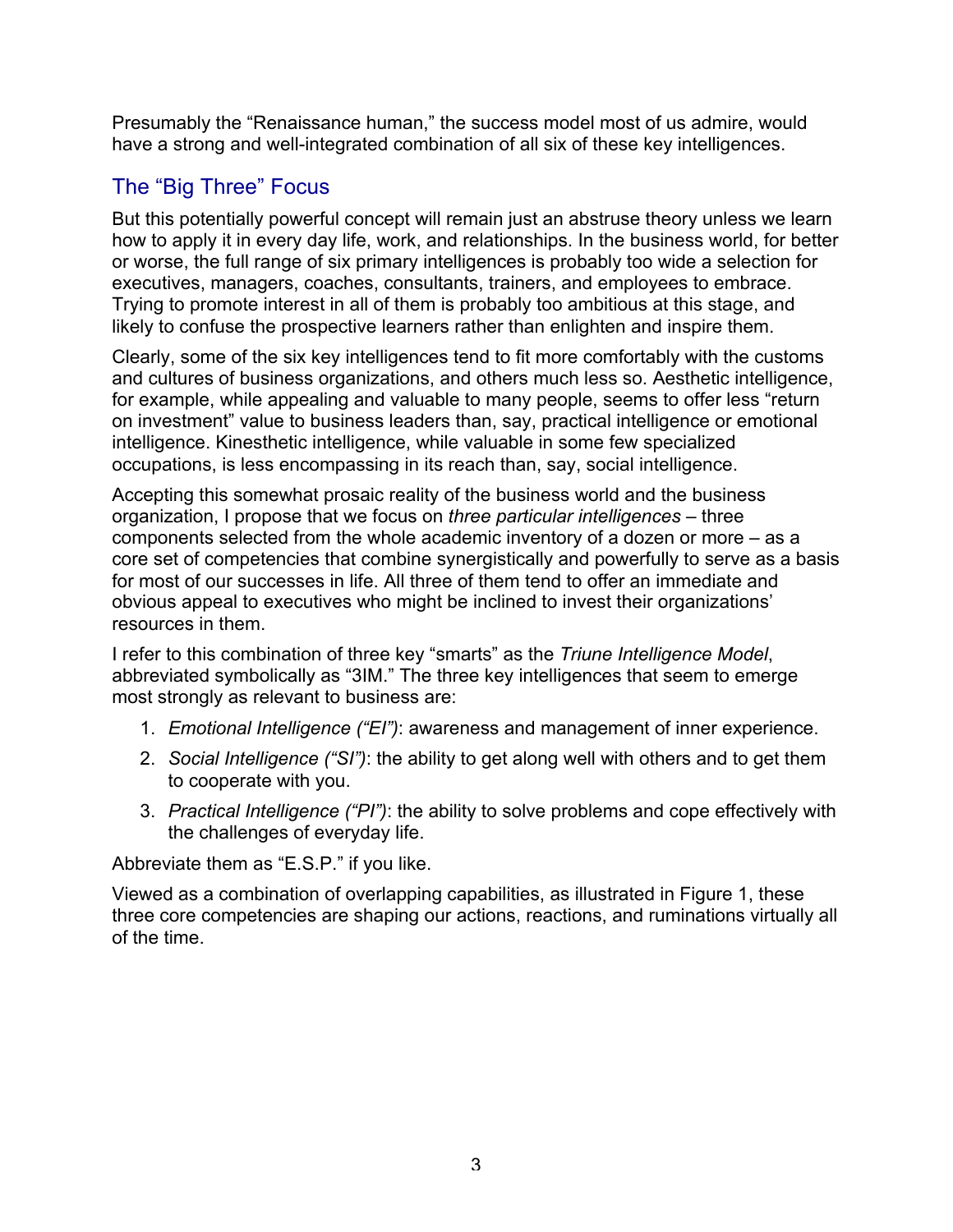

Figure 1. The Triune Intelligence Model.

This new way of thinking about thinking is based on a simple but little appreciated fact: *you think with your whole body*, not just with some individual brain circuit. What we call a "thought" is actually a whole-body information event that flashes through all levels of the human biocomputer, down to the very level of the cells and to the life processes that express their functions.

The traditional verbal distinction between "thinking" and "feeling" is little more than a semantic convenience, even though we're pretty well stuck with it.

## Thinking is a Bodily Function

Your *cerebral cortex* – the part of your brain that believes it's the mind – is only one participant in this never-ending cascade of thought waves. Your immune system, your endocrine system with its "messenger molecules," your autonomic nervous system, and all of the target organs and cells that are hooked up to them are constantly expressing this exquisitely complex, interwoven multi-level mental activity.

How else could we explain the many remarkable phenomena of psychosomatic illness; spontaneous remission of disorders such as cancer; mind-body healing effects; and the physiological phenomena demonstrated by advanced practitioners of Zen and the other transcendent arts? Psychotherapists are steadily evolving toward a new concept of the human "biocomputer" as a constellation of interacting information systems.

If we think of each of these three primary intelligences as a particular *way of knowing*, a way of processing experience and transforming that knowing into behavior, then the triune intelligence concept suggests that we're always "thinking" socially, emotionally, or practically. Much of the time we're doing all three.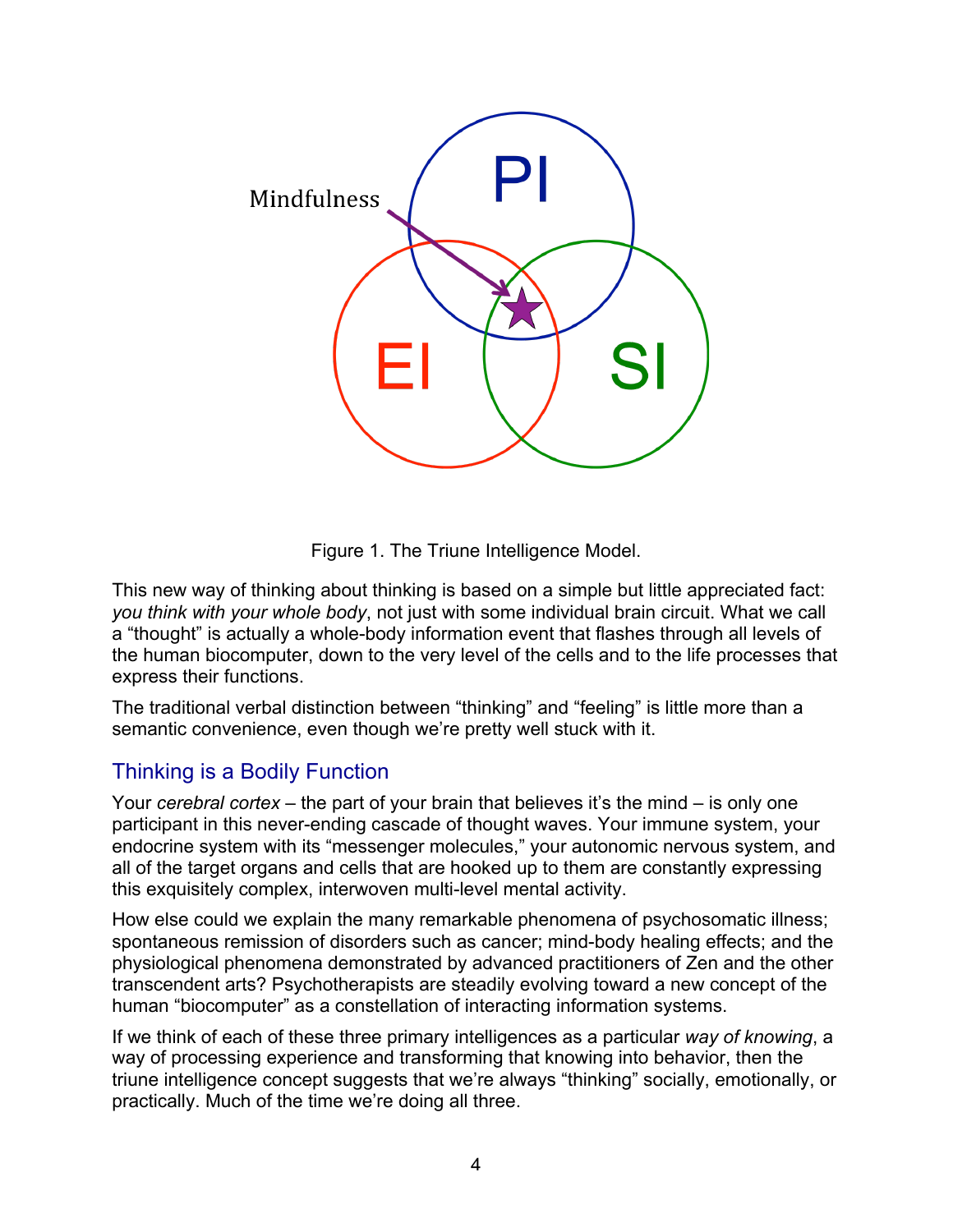## The Fading of Freud and the Rise of Popular Psychology

The psychological theories of Sigmund Freud, Carl Jung, Alfred Adler, and their descendants had little to offer the "person on the street," and even less to practically minded business leaders, in terms of how to live and behave more sanely and effectively. The concepts and methods of psychiatry and psychoanalysis remained the closely guarded trade secrets of their practitioners for over a century.

In practical terms, not until the period of the 1960s, with its fascination with individualism and "personal growth," did we see significant efforts to translate psychology into street language. Notwithstanding the rampant narcissism and emotional incontinence of that remarkable age, most experts would acknowledge that "popular psychology" was born then.

#### Jung's Legacy to the Business World

One notable attempt at a pop-psych classification system for human personalities, which pre-dated the sixties revolution by a decade or so, was an adaptation of Carl Jung's theory of "psychological types." Two marriage counselors, Isabel Briggs Myers and Katherine Cook Briggs, in the late 1940s decided to use Jung's theory of types to help people understand themselves and their relationships better.

Myers and Briggs created an assessment scheme – rare for those times – that assigned people to one of two opposing orientations, on each of four key dimensions. Their tool became known as the "Myers-Briggs Type Indicator," or "MBTI." A person's personality category, or psychological type, is described by a four-letter alphabetic code, such as "I-N-T-J" or "E-S-F-P," which signals one of the sixteen possible combinations of traits.

The MBTI has survived to this day as a remarkably popular assessment tool in business, education, government, and the helping professions. It has become a highly profitable commercial product, distributed by a noted publisher of educational and psychological materials. Only recently, an increasing number of human development professionals have begun to view the MBTI as somewhat dated, and likely to be superseded by the MI model.

#### The Multi-Mind Model

Another significant development from the sixties era was a radically new explanation of how the brain actually processes information. This new understanding arose from the now-famous "split-brain" surgical experiments by Dr. Joseph Bogen and others at Cal Tech, and follow-up research with the split-brain patients conducted by psychologist Dr. Roger Sperry.

The "hemispheric lateralization" theory – the now-familiar "left brain, right brain" dichotomy – that grew out of those remarkable findings created a whole new platform for understanding human mental process, including the interplay of emotion and cognition. It began to influence medical research, psychotherapy, education, and even training courses in business.

A third major development, already mentioned, was the rise of the multiple intelligence model, largely through the leadership of Harvard's Professor Howard Gardner.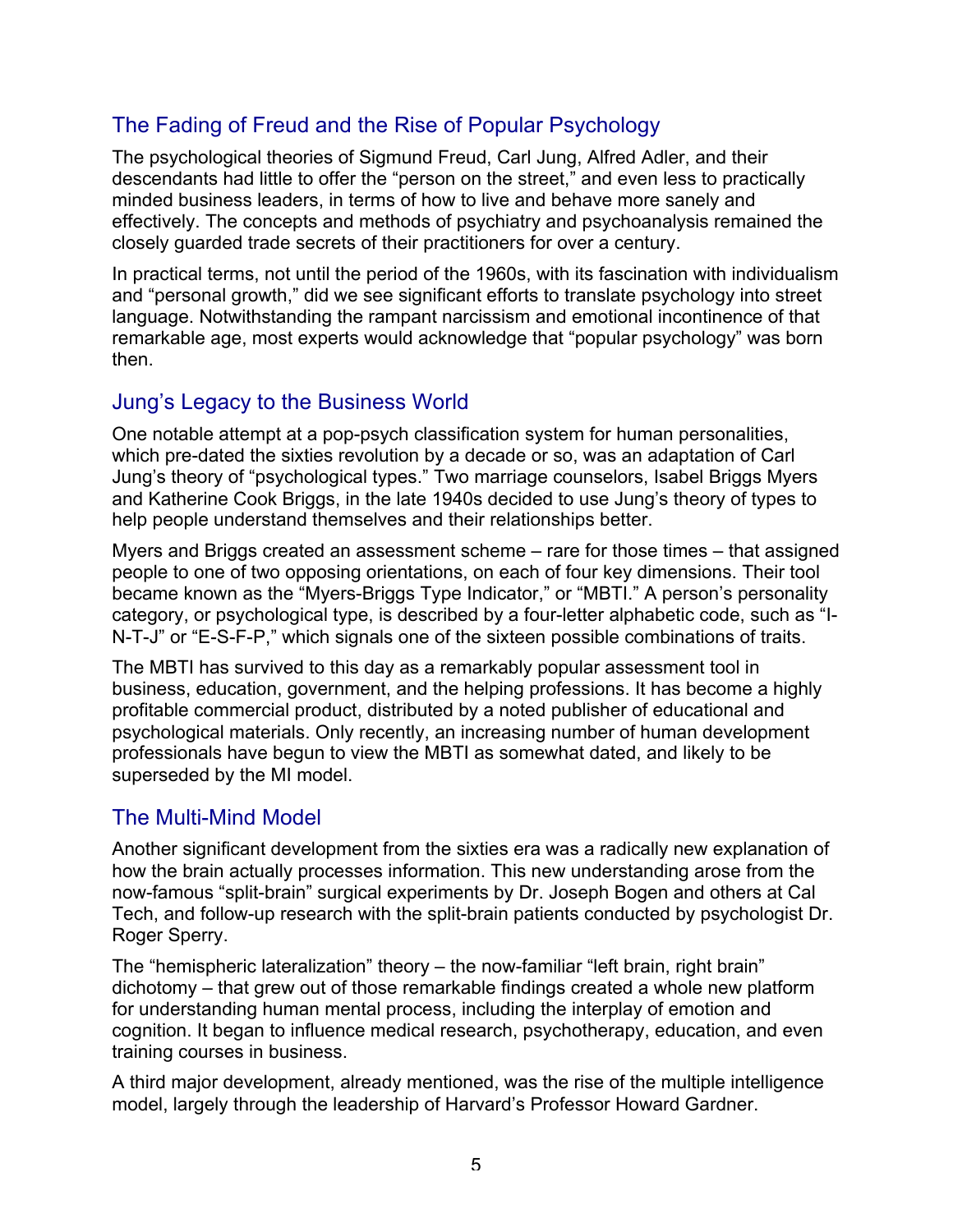The multi-mind anatomical theory, the multiple intelligence model of competence, and the surviving canons of the pop-psych era have all reinforced the progressive marginalization of the ancient "gospel according to Freud," and have brought us to the point of a new and exciting conceptualization of the human biocomputer and how we can learn to make better use of it.

Other advances in brain research, hypnotherapy, bio-information systems, and the emerging body of knowledge referred to as *psychobiology*, could lead to unprecedented advances in a wide range of social, cultural, and organizational dimensions of individual and collective performance.

## The Road to the Triune Model

The triune intelligence model has much to recommend it, not least in that it provides a unifying framework for understanding the three key components – emotional intelligence, social intelligence, and practical intelligence – both individually and as part of a synergistic combination. It can offer us a new lens through which we can view human competence in new ways.

One of its side-effects, however, is that it is forcing more and more fans of the various unintegrated pieces of the psychology puzzle to acknowledge that their favorite models are now being subsumed into a new conceptualization.

#### "MBTI Fatigue"

Today, for example, a growing number of educators, consultants, and company trainers consider the MBTI increasingly obsolescent, especially in the context of the multiple intelligence framework. While it has no shortage of loyal fans, the MBTI has always been handicapped by a somewhat fuzzy underlying measurement model. Its design seems to represent an attempt to mix personality theory, cognitive preference, and social intelligence – and perhaps elements of other dimensions – into a single assessment.

Participants in workshops frequently report that the MBTI provides them with important and interesting self-insights, *when administered by a trained and skillful session leader*. Many of them, however, have difficulty remembering the theory and the model later on, and many can only recall their four-letter category code – "Let's see, I know I'm an E-S-T-J, but I don't remember what she said that means."

The MBTI has been such a fixture in training programs run by U.S. Federal Government agencies, for so many years, that long-term employees find themselves sitting through the experience for the third, fourth, or fifth time, with little new insight. Trainers and training managers increasingly face the question: Considering that half or more of the people attending this session may have already "had" the Myers-Briggs assessment, does it make sense for them to sit and twiddle their thumbs while the others experience it? Many of them feel the need for something new, more contemporary, and insightproducing in new ways. Some experts have dubbed this the "MBTI fatigue" effect.

With the emergence of the multiple intelligence concept, and particularly the triune intelligence model, more and more educators, consultants, and managers are looking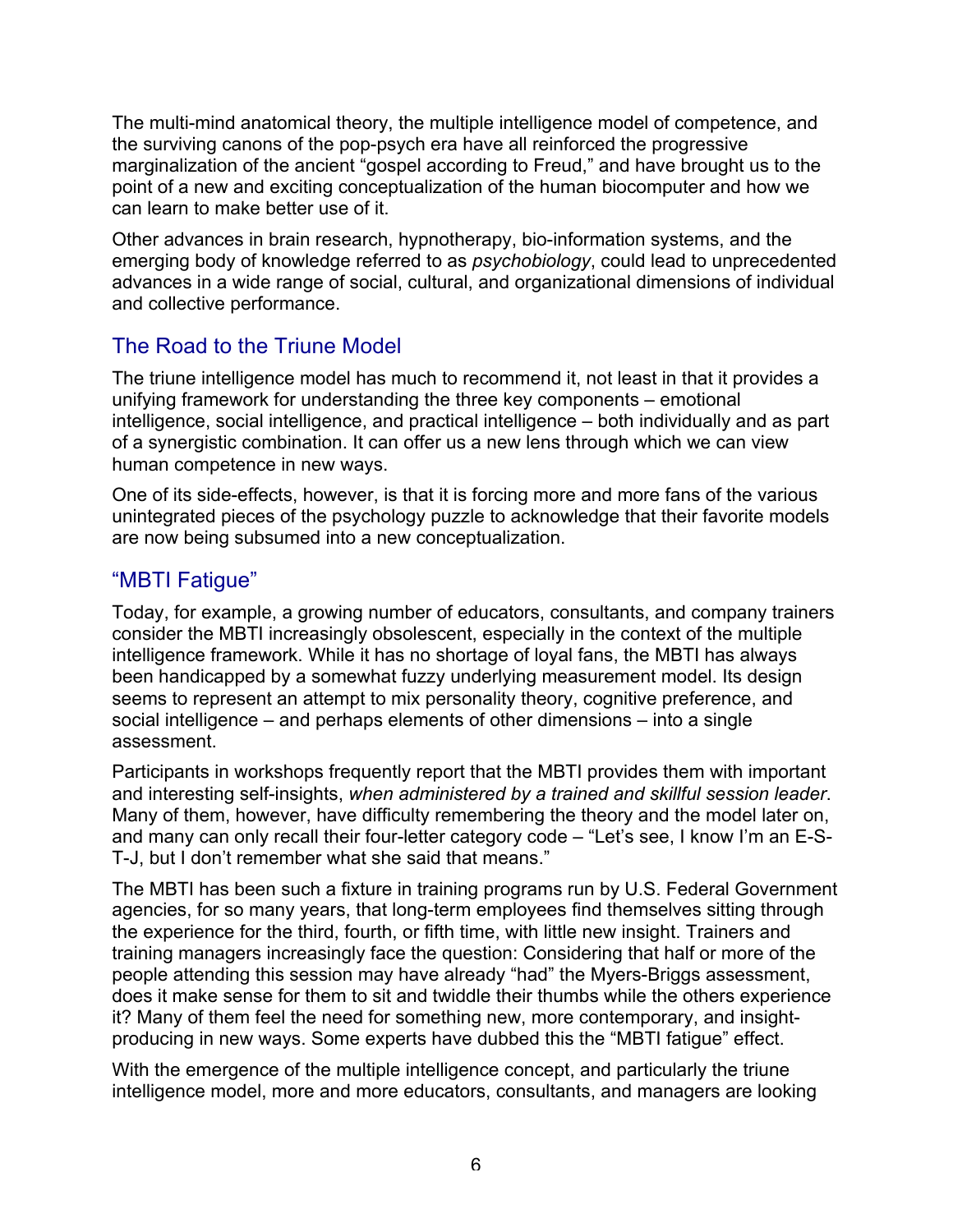beyond the MBTI and other older models, and hoping for a more modern tool or set of tools. Many do not argue that the underlying ideas of the MBTI and other tools are necessarily invalid or inappropriate – rather, they tend to see the older models as subsumed more appropriately into the multiple intelligence framework.

## How "Emotional Intelligence" Came Unglued

Conceptual theories often evolve in fits and starts. So it is in the case of popular psychology and the multiple intelligence framework.

The first popularized application of a single piece of the MI theory of human competence came with Daniel Goleman's landmark book *Emotional Intelligence: Why It Can Matter More Than IQ*. "EI" – or "EQ" – quickly became popular in the business world and developed into a whole line of seminars, conferences, and educational products.

Most early developers and promoters of EI made the same kind of mistake the developers of the MBTI system had made – putting too much into one bag. They tried to compress the two separate dimensions of *emotional intelligence* and *social intelligence* into a single model. As the "parent" MI model became more widely understood and accepted, dyed-in-the-wool EI promoters initially resisted the calls to cleave their model into separate dimensions. "Emotional Intelligence explains it all," they declared.

However, a series of publishing events – the arrival of the book *Social Intelligence: the New Science of Success* in 2005 (written by me), followed a year later by Daniel Goleman's book *Social Intelligence: the New Science of Human Relationships*, and the recent release of the book *Practical Intelligence: the Art and Science of Common Sense* (also written by me) – brought the inventory of intelligences currently of interest to business people to three. Even Goleman finally acknowledged that Gardner's original framework still makes sense, and has now conceded that EI and SI are separable dimensions.

Associated with my work, the *Mindex Profile* serves as a companion assessment tool for *Practical Intelligence*. The *Social Intelligence Profile* serves as a companion assessment tool for *Social Intelligence*. And a new book, *Cleaning Out the Attic: A New Understanding of Emotional Intelligence,* is in development, to be supported by the *Emotional Intelligence Profile* instrument.

#### The Promise of Triune Thinking

This systematic build-out of the "big three" MI components has given us a new doctrine: We need to assess and teach the various individual intelligences as individual but closely related dimensions. Much can be gained by exploring the overlaps and connections between them, but little seems to be gained by trying to squash them together into one amorphous package.

So how can we consciously apply this triune intelligence model in everyday experience? Where do we start to exploit its potential for understanding ourselves, people, and situations, and for coping with them all more effectively?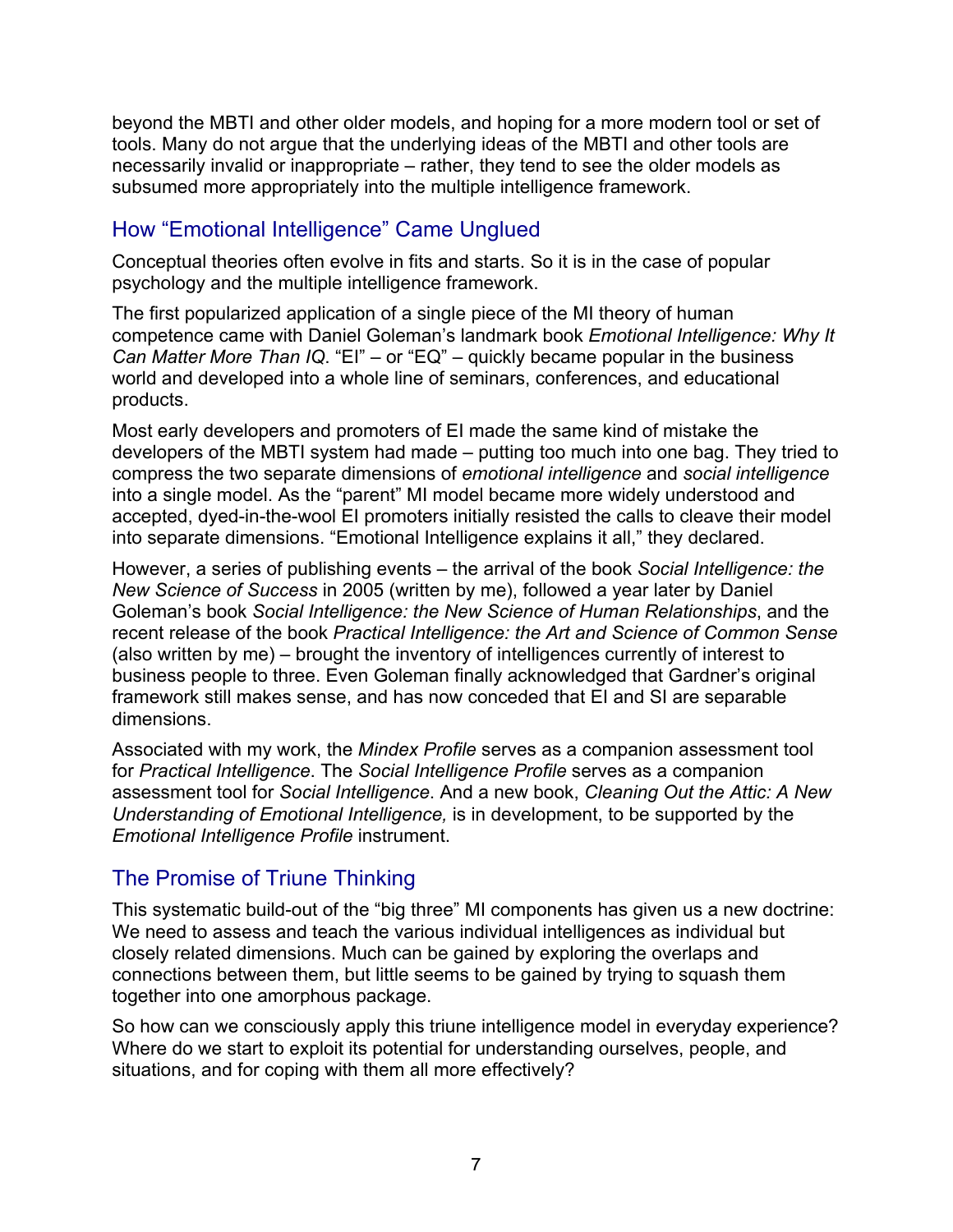A useful first step is to begin thinking of the three competencies as coming into play in all situations, to greater and lesser degrees. Consider, for example, that any individual might possess a particular mix of the EI, SI, and PI competencies, and the relative proportions of the three can have a strong formative effect on the way he or she interacts with the world.

Leadership offers one important illustration of the 3IM dynamics. It's reasonable to presume that a person who scores high in emotional intelligence, high in social intelligence, and high in practical intelligence is more likely to lead or manage more effectively in most situations than a person who scores low in one or more of those scales. But what do we see in the "flawed" leader – the one who may be very strong in one dimension and significantly impaired in another? This is where we see the uniqueness of the leader come into play.

For example, many political observers have admired Ronald Reagan for his remarkable presence, personal charm, ability to engage and inspire people, and his articulate use of motivational language. Many would characterize him as high on the SI dimension.

At the same time, Reagan's biographers and closest acquaintances actually experienced him as emotionally flat, disconnected, and largely unable to empathize with others on a deep personal level. With the single exception of his wife, Nancy, he seemed to have little feeling for, or close rapport with any member of his family. Many would characterize him as low on the EI scale, with his legendary warmth and avuncular demeanor more likely an expression of the actor's craft rather than genuine emotional engagement.

On the third dimension, practical intelligence, even Reagan's most admiring fans typically do not attempt to characterize him as a man of significant intellect. His command of information, his ability to think analytically and systematically, and his grasp of complex issues were decidedly ordinary.

Contrast Ronald Reagan with the man he displaced from the White House – Jimmy Carter. Carter was a highly educated intellectual, a scientist by education. His grasp of complex issues could be both broad and deep. Yet he was one of the least competent of modern U.S. presidents in mobilizing people, selling his ideas to them, and building the political coalitions needed to get the big things done – the SI dimension of the 3IM complex. On the EI scale, without veering into gratuitous psychoanalysis, we could describe Carter as a man of emotional depth, genuine feeling, humility, and selfawareness. However, he tended to be somewhat timid, risk averse, and often unable to act aggressively and decisively when circumstances required it.

The question of which of the two men was the "better" president – for those who don't reflexively decide such matters on the basis of political party affiliation – requires careful consideration of the context – the circumstances each one encountered. The British figure of speech "horses for courses" applies here. Each of the two men reacted to his unique set of circumstances with his unique constellation of EI, SI, and PI competencies. The point of this discussion is not to debate the relative merits of the two particular presidents chosen as examples, but simply to illustrate the way in which the three key dimensions of the triune complex come into play, and the ways in which they modulate one another.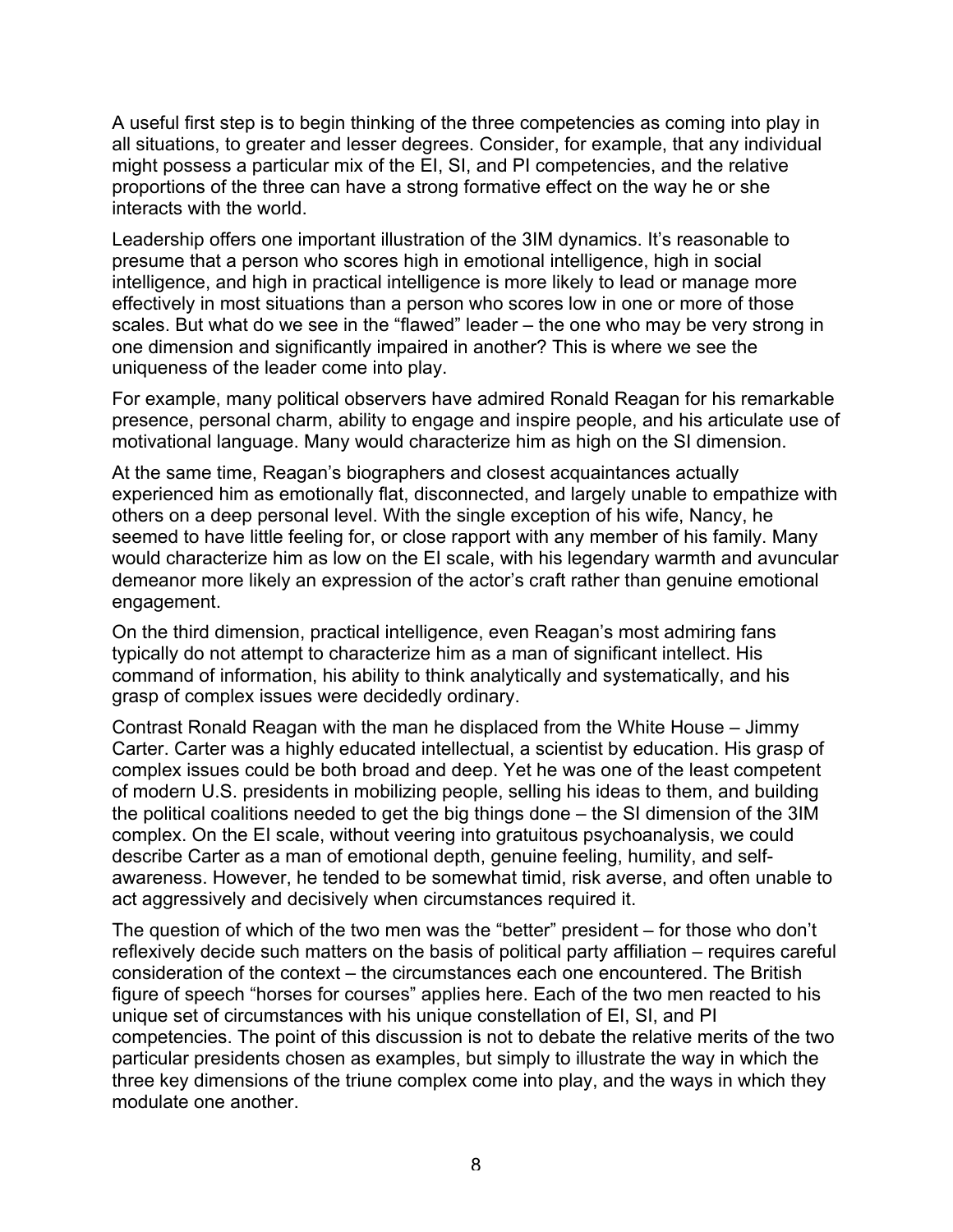### Polyintelligence: How do We Know it when we See it?

Each of the three intelligences that form the triune model can be described, assessed, and developed. Each involves a rich constellation of interesting capacities, and I have chosen to try to summarize them in the form of a fairly memorable acronym – "S.P.A.C.E." At some risk of appearing to force-fit complex concepts into a simple container, I believe we can use the same S.P.A.C.E. mnemonic as an efficient shorthand for all three intelligences. Please note that the S.P.A.C.E. acronym is only intended to round up and relate the key concepts for thought and discussion; it cannot be presumed to capture all of the sub-dimensions of all of the triune dimensions.

Figure 2 shows the five key S.P.A.C.E. components for each of the triune intelligences, appropriately labeled for each dimension.

| l Factor: | Emotional<br>Intelligence:<br>"The Inner S.P.A.C.E." | Social<br>Intelligence:<br>"The Social S.P.A.C.E." | Practical<br>Intelligence:<br>"The Action S.P.A.C.E." |
|-----------|------------------------------------------------------|----------------------------------------------------|-------------------------------------------------------|
| $S =$     | Self-Esteem                                          | <b>Situational Awareness</b>                       | <b>Systematic Thinking</b>                            |
| $P =$     | <b>Present Mindedness</b>                            | Presence                                           | <b>Possibility Thinking</b>                           |
| $A =$     | Autonomy                                             | Authenticity                                       | <b>Abstract Fluency</b>                               |
| $C =$     | Control                                              | Clarity                                            | <b>Change Tolerance</b>                               |
| $E =$     | Engagement                                           | Empathy                                            | <b>Emotional Neutrality</b>                           |

Figure 2. The "S.P.A.C.E." Model of Multiple Intelligences.

We can consider each of the five S.P.A.C.E. components, under each of the three intelligences, in terms of its unique contribution to the individual's effectiveness in various challenging situations.

These various components are explained further in other sources. For the present discussion, I hope they are sufficiently descriptive to lend perspective to the conversation and to stimulate interest in further investigation.

#### The Triune Prescription: Assessment, Learning, and Action

A full treatment of assessment, development, and application of the wide range of competencies associated with the 3IM triad is beyond the scope of this discussion. Here we can only sketch out the general features of an approach – particularly one that makes sense in the pragmatic environment of business.